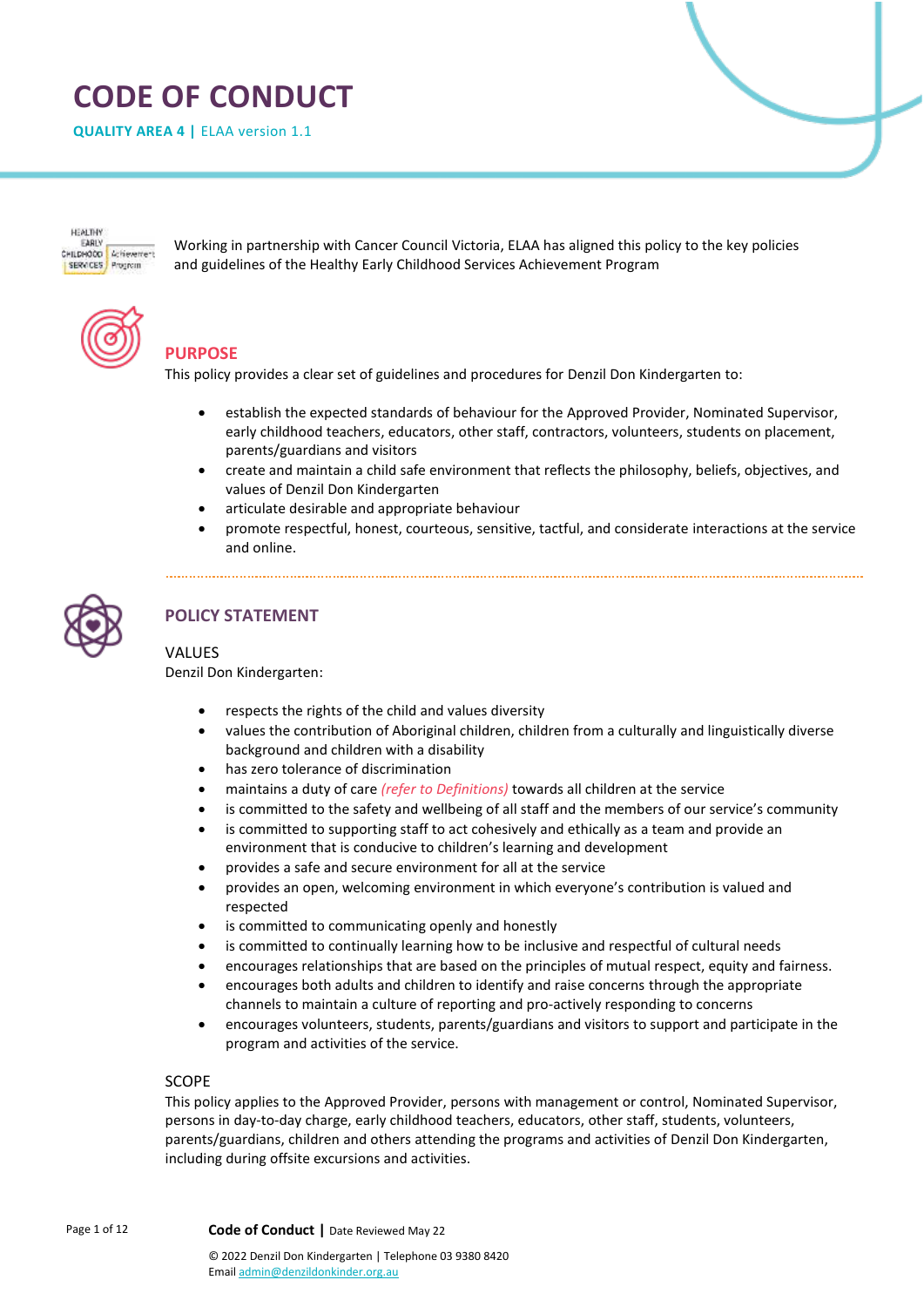| <b>RESPONSIBILITIES</b>                                                                                                                                                                                                                                                                                                 | with management or control<br>Approved Provider and persons | persons in day-to-day charge<br>Nominated Supervisor and | educators and all other staff<br>Early childhood teachers, | Parents/guardians | students<br>Contractors, volunteers and |
|-------------------------------------------------------------------------------------------------------------------------------------------------------------------------------------------------------------------------------------------------------------------------------------------------------------------------|-------------------------------------------------------------|----------------------------------------------------------|------------------------------------------------------------|-------------------|-----------------------------------------|
| R indicates legislation requirement, and should not be deleted                                                                                                                                                                                                                                                          |                                                             |                                                          |                                                            |                   |                                         |
| Providing a safe environment for everyone attending the<br>programs and activities of Denzil Don Kindergarten                                                                                                                                                                                                           | $\mathsf{R}$                                                | $\mathsf{R}$                                             | $\sqrt{}$                                                  |                   |                                         |
| Providing a workplace that is free from unlawful discrimination,<br>harassment, victimisation and bullying where all persons<br>attending are treated with dignity, courtesy and respect                                                                                                                                | $\mathsf{R}$                                                | $\sqrt{}$                                                | $\sqrt{}$                                                  |                   |                                         |
| Ensuring racism within the service is identified and confronted<br>and is never tolerated                                                                                                                                                                                                                               | $\mathsf{R}$                                                | $\sqrt{}$                                                | $\sqrt{}$                                                  | $\sqrt{}$         | $\sqrt{}$                               |
| Ensuring that the children educated and cared for at Denzil Don<br>Kindergarten are protected from harm and from any hazard<br>likely to cause injury (National Law: Section 167)                                                                                                                                       | $\mathsf{R}$                                                | $\mathsf{R}$                                             | $\sqrt{}$                                                  |                   |                                         |
| Providing guidance through leadership and by being a positive<br>role model; putting children first, prioritising training and<br>education and having a culture of continuous improvement                                                                                                                              | $\mathsf{R}$                                                | $\sqrt{}$                                                |                                                            |                   |                                         |
| Developing, updating and reviewing Code of Conduct for Denzil<br>Don Kindergarten in collaboration with all stakeholders within<br>the service (refer to Attachments 1 and 3)                                                                                                                                           | $\mathsf R$                                                 | $\sqrt{}$                                                | $\sqrt{}$                                                  | $\sqrt{}$         |                                         |
| Ensuring that early childhood teachers/educators/other staff,<br>volunteers, students and parents/guardians are provided with<br>this policy on employment, engagement or enrolment at the<br>service and that the code of conduct is publicly displayed and<br>promoted to everyone including contractors and visitors | $\mathsf{R}$                                                | $\sqrt{}$                                                |                                                            |                   |                                         |
| Ensuring that the codes of conduct are regularly discussed at<br>staff meetings to reinforce expectations                                                                                                                                                                                                               | $\mathbf R$                                                 | $\sqrt{ }$                                               |                                                            |                   |                                         |
| Developing a culture of accountability within the service for<br>complying with the code of conduct and responding when<br>behavioural expectations are not adhered to                                                                                                                                                  | $\mathsf{R}$                                                | $\sqrt{ }$                                               | $\sqrt{}$                                                  | $\sqrt{}$         |                                         |
| Ensuring that all children being educated and cared for at Denzil<br>Don Kindergarten are protected from harm and any hazard<br>likely to cause injury (National Law: Section 167)                                                                                                                                      | $\mathsf{R}$                                                | R                                                        | $\sqrt{}$                                                  |                   |                                         |
| Providing an environment that encourages positive interactions,<br>supports constructive feedback and holds one another to the<br>codes of conduct                                                                                                                                                                      | $\sqrt{ }$                                                  | $\sqrt{}$                                                | $\sqrt{}$                                                  | $\sqrt{}$         | V                                       |
| Ensuring that parents/guardians of a child attending the service<br>can enter the service premises at any time that the child is<br>being educated and cared for (Regulation 157), except where                                                                                                                         | $\mathsf{R}$                                                | R                                                        |                                                            |                   |                                         |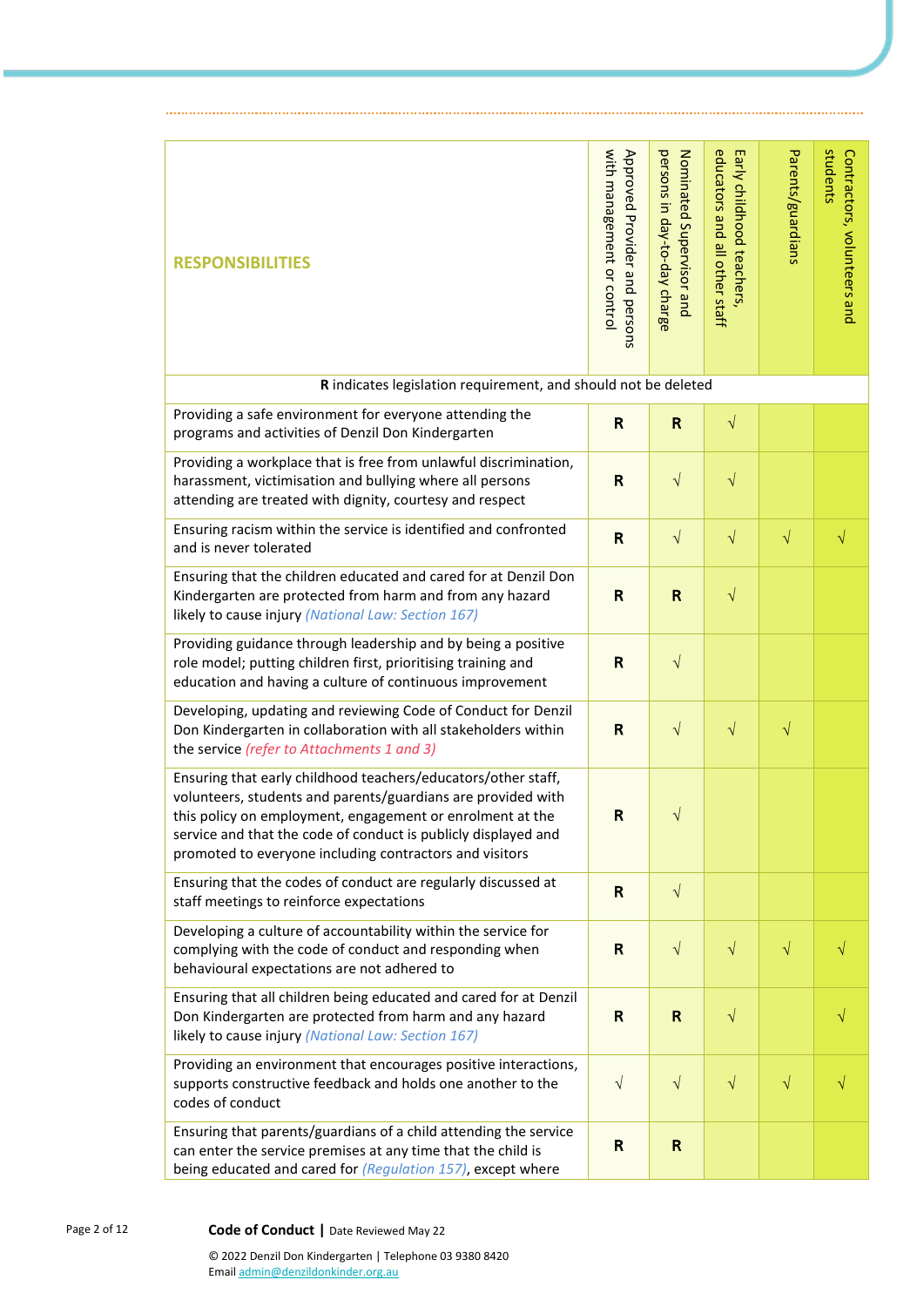| this may pose a risk to the safety of children or staff, or conflict<br>with any duty of care of the Approved Provider, Nominated<br>Supervisor or early childhood teachers and educators under the<br>National Law: Section 167 & 171                                                          |              |              |              |           |   |
|-------------------------------------------------------------------------------------------------------------------------------------------------------------------------------------------------------------------------------------------------------------------------------------------------|--------------|--------------|--------------|-----------|---|
| Ensuring that contractors, volunteers, parent/guardians,<br>students or visitors at the service are not placed in a situation<br>where they are left alone with a child                                                                                                                         | $\mathsf{R}$ | $\mathsf R$  | $\sqrt{}$    |           |   |
| Ensuring all staff and volunteers receive relevant cultural<br>training so they have an understanding of Aboriginal culture,<br>and an appreciation for culturally sensitive issues                                                                                                             | R            | $\mathbf R$  |              |           |   |
| Respecting individual abilities, needs, cultural practices and<br>beliefs in all interactions, both verbal and non-verbal. Paying<br>particular attention to the needs of Aboriginal and Torres strait<br>Islander children, children with disability and children from<br>CALD backgrounds     | $\sqrt{}$    | $\sqrt{}$    | $\sqrt{}$    | $\sqrt{}$ |   |
| Engaging in open, two-way communication with families and<br>communities about the service's child safety approach and<br>providing relevant and accessible information                                                                                                                         | $\sqrt{ }$   | $\sqrt{}$    | $\sqrt{}$    |           |   |
| Ensuring all staff, contractors, volunteers and students do not<br>consume or are under the influence of alcohol or be affected by<br>drugs (refer to Tobacco, Alcohol and other Drugs Policy)                                                                                                  | R            | $\mathsf R$  |              |           |   |
| Not consuming or being under the influence of alcohol or be<br>affected by drugs (refer to Tobacco, Alcohol and other Drugs<br>Policy)                                                                                                                                                          | $\mathsf R$  | $\mathsf{R}$ | R            | $\sqrt{}$ | R |
| Notifying DET within 24 hours of a serious incident (refer to<br>Definitions) or of a notifiable complaint being made (refer to<br>Definitions) at the service (National Law: Sections 174(2)(b) and<br>174(4), National Regulations: Regulations 175(2)(c) and<br>$176(2)(b)$ ) via the NQAITS | R            | $\sqrt{}$    |              |           |   |
| Referring notifiable complaints (refer to Definitions), grievances<br>or complaints that are unable to be resolved appropriately and<br>in a timely manner to the Grievances Subcommittee (refer to<br><b>Complaints and Grievances Policy)</b>                                                 | R            | $\sqrt{}$    |              |           |   |
| Notifying Worksafe of any reportable incidences (refer to<br>Definitions) that have occurred in the workplace                                                                                                                                                                                   | R            | $\sqrt{}$    |              |           |   |
| Activating the Complaints and Grievances Policy on notification<br>of a breach of the Code of Conduct Policy                                                                                                                                                                                    | $\mathsf{R}$ | $\sqrt{}$    |              |           |   |
| Taking appropriate disciplinary or legal action, or reviewing the<br>terms of employment in the event of misconduct or a serious<br>breach of the Code of Conduct Policy                                                                                                                        | $\mathsf{R}$ |              |              |           |   |
| Contacting police in an emergency situation where it is believed<br>that there is an immediate risk, such as when violence has been<br>threatened or perpetrated or where sexual abuse or grooming<br>is suspected as outlined in the Child Safe Environment Policy.                            | $\mathsf R$  | R            | $\mathsf{R}$ | $\sqrt{}$ | R |
| Reading the Code of Conduct Policy (refer to Attachment 1) and<br>signing the Code of Conduct Acknowledgement for staff (refer<br>to Attachment 2) and that these are filed with individual staff<br>records upon engagement in the service                                                     |              | $\sqrt{}$    | $\sqrt{}$    |           |   |
| Adhering to the Code of Conduct at all times                                                                                                                                                                                                                                                    | $\mathsf{R}$ | $\mathsf{R}$ | $\mathsf{R}$ | R         | R |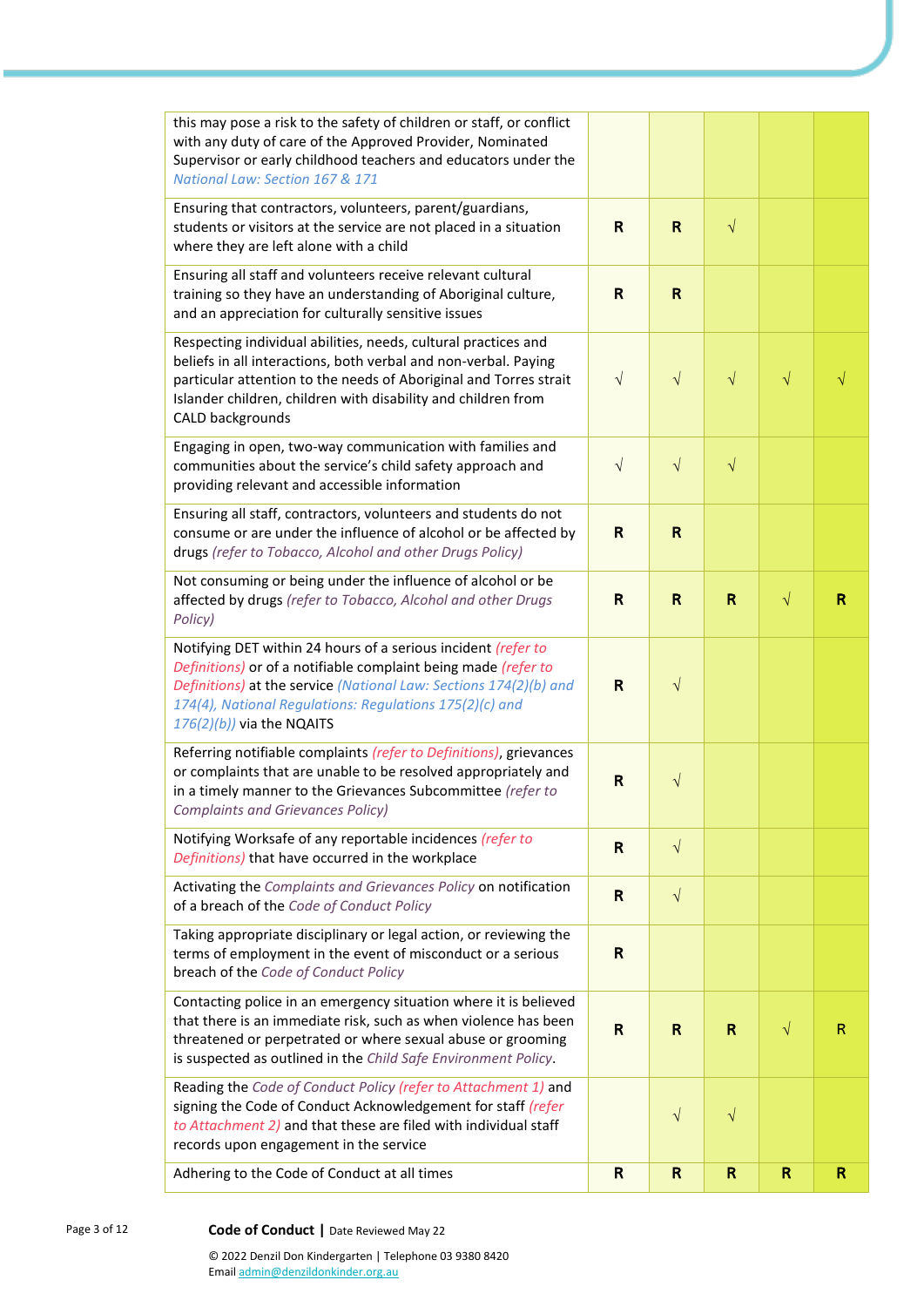| Informing the Approved Provider in the event of a serious<br>incident (refer to Definitions), of a notifiable complaint (refer to<br>Definitions) or of a breach of the Code of Conduct Policy |            | R            | $\sqrt{}$    |            |              |
|------------------------------------------------------------------------------------------------------------------------------------------------------------------------------------------------|------------|--------------|--------------|------------|--------------|
| Providing an environment that encourages positive interactions,<br>supports constructive feedback and holds one another to the<br>codes of conduct                                             | $\sqrt{ }$ | $\sqrt{ }$   | $\sqrt{}$    |            |              |
| Ensuring that parents/guardians, students and volunteers sign<br>the Code of Conduct Acknowledgement (refer to Attachment 4)                                                                   | $\sqrt{}$  | $\sqrt{}$    |              | $\sqrt{ }$ |              |
| Ensuring children can access abuse prevention programs and<br>information                                                                                                                      | R          | $\sqrt{}$    | $\sqrt{}$    |            |              |
| Understanding and accepting that serious breaches of this code<br>will be deemed misconduct and may lead to disciplinary or legal<br>action, or a review of their employment                   |            | $\sqrt{}$    | $\sqrt{}$    | V          |              |
| Being attentive to signs of harm and facilitating child-friendly<br>ways for children to communicate and raise their concerns                                                                  | R          | R            | R            |            | R            |
| Reporting and acting on any concerns or observed breaches of<br>this Code of Conduct Policy                                                                                                    |            | $\mathsf{R}$ | $\mathsf{R}$ | R          | $\mathbb{R}$ |
| Ensuring duties are performed in a professional, safe and<br>satisfactory manner at all times.                                                                                                 | V          | $\sqrt{}$    | V            |            |              |



## **BACKGROUND AND LEGISLATION**

#### BACKGROUND

Codes of conduct establish standards of behaviour to be followed and define how individuals are expected to behave towards each other, towards the children in their care, and towards other organisations and individuals in the community.

The Approved Provider, Nominated Supervisor, early childhood teachers, educators and all other staff have a duty of care to the children attending the service and must ensure 'that every reasonable precaution is taken to protect children being educated and cared for by the service from harm and from any hazard likely to cause injury' *(National Law: Section 167).*

The *National Quality Standard* requires that all staff be respectful and ethical and that 'professional standards guide practice, interactions and relationships' *(National Quality Standard: 4.2 and 4.2.2).* Employers also have a legal responsibility to provide, as far as is practicable, a safe workplace that is free from discrimination, bullying and harassment.

*Child Safe Standard 3* requires services to develop and review codes of conduct that establish clear expectations for appropriate behaviour with children including:

- how to respond to risks adults may pose to children or that children may pose to each other
- how to ensure the cultural safety of Aboriginal children and culturally and linguistically diverse children
- how to be inclusive of all children, including children with a disability.

A Code of Conduct should be informed by the service's philosophy, beliefs and values, and based on ethical principles of mutual respect, equity and fairness. Consideration should be given to the Victorian Teaching Profession *Code of Conduct and the Code of Ethics* and to the Early Childhood Australia's *Code of Ethics* in developing the code of conduct.

The Approved Provider must ensure that the Nominated Supervisor, early childhood teachers, educators, other staff, contractors, volunteers, students on placement, parents/guardians, children and others attending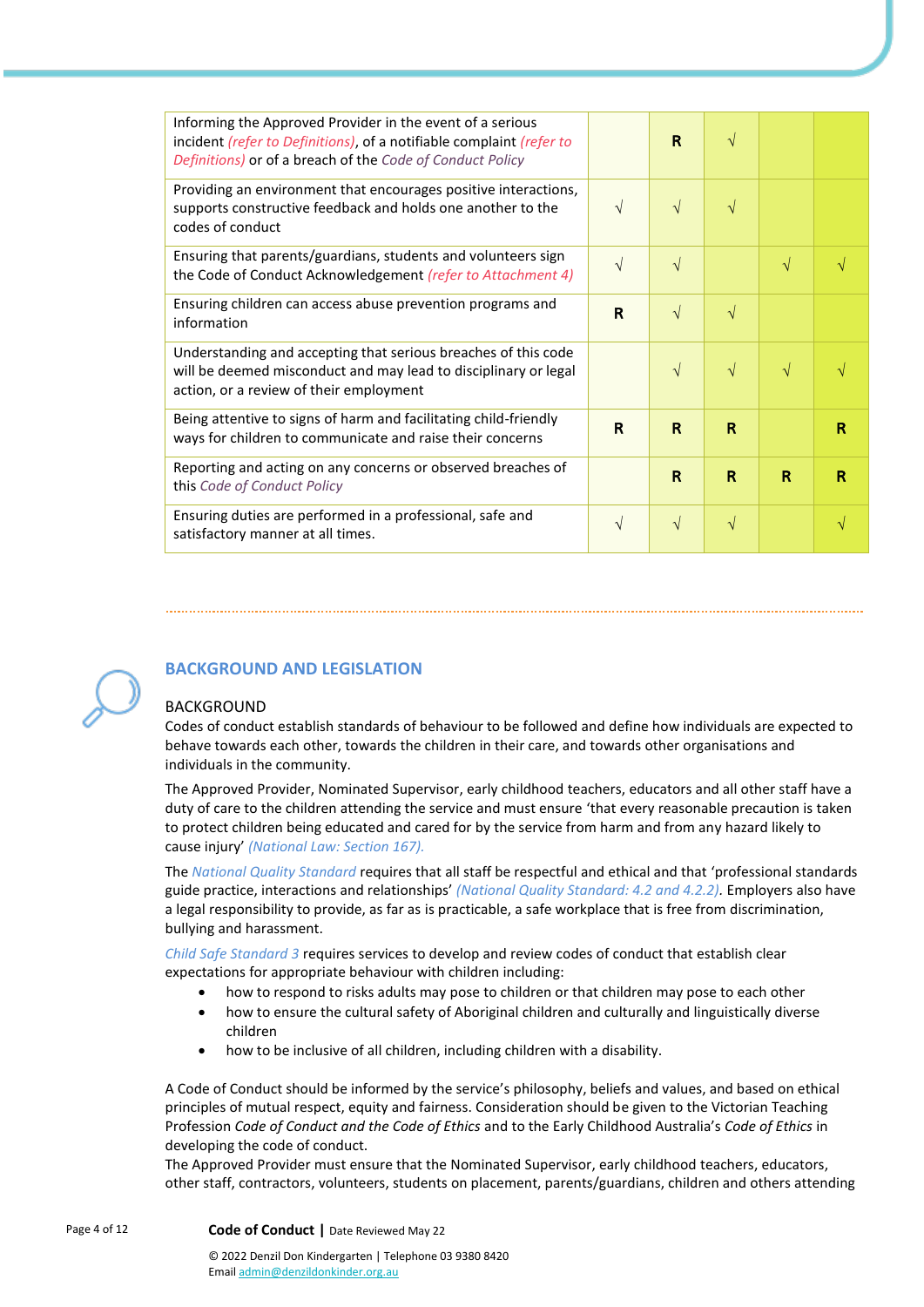the programs and activities of Denzil Don Kindergarten adhere to the expectations outlined in the Code of Conduct when communicating to and interacting with:

- children at the service and their parents and family members
- each other
- others in the community.

#### LEGISLATION AND STANDARDS

Relevant legislation and standards include but are not limited to:

- Charter of Human Rights and Responsibilities Act 2006 (Vic)
- Child Safe Standards (Vic)
- Children, Youth and Families Act 2005 (Vic)
- Child Wellbeing and Safety Act 2005 (Vic)
- Disability Discrimination Act 1992 (Cth)
- Early Childhood Australia's Code of Ethics (2016)
- Education and Care Services National Law Act 2010: Sections 166, 167, 173, 174
- Education and Care Services National Regulations 2011: Regulations 83, 155, 156, 157, 168, 170, 171, 174, 175, 176
- Equal Opportunity Act 2010 (Vic)
- Fair Work Act 2009 (Cth)
- Fair Work Regulations 2009 (Cth)
- National Quality Standard, Quality Area 4: Staffing Arrangements
- Occupational Health and Safety Act 2004
- Occupational Health and Safety Regulations 2007
- Racial Discrimination Act 1975
- Racial and Religious Tolerance Act 2001 (Vic)
- Sex Discrimination Act 1984 (Cth)
- Victorian Institute of Teaching the Victorian Teaching Profession Code of Conduct
- Victorian Institute of Teaching the Victorian Teaching Profession Code of Ethics

The most current amendments to listed legislation can be found at:

- Victorian Legislation Victorian Law Today: [www.legislation.vic.gov.au](http://www.legislation.vic.gov.au/)
- Commonwealth Legislation Federal Register of Legislation: [www.legislation.gov.au](http://www.legislation.gov.au/)

#### **DEFINITIONS**

The terms defined in this section relate specifically to this policy. For regularly used terms e.g. Approved Provider, Nominated Supervisor, Notifiable Complaints, Serious Incidents, Duty of Care, etc. refer to the Definitions file viewable on the kindergarten website.

**Behaviour:** the way in which one acts or conducts oneself, especially towards others.

**Bullying:** repeated verbal, physical, social or psychological behaviour that is harmful and involves the misuse of power by an individual or group towards one or more persons. Bullying occurs when one or more people deliberately and repeatedly upset or hurt another person, damage their property, reputation or social acceptance.

**Ethical conduct:** behaviour which reflects values or a code of conduct.

**Harassment:** demeaning, derogatory or intimidating treatment of another person. Harassment includes:

- racial taunts
- taunts about sexual orientation or gender identity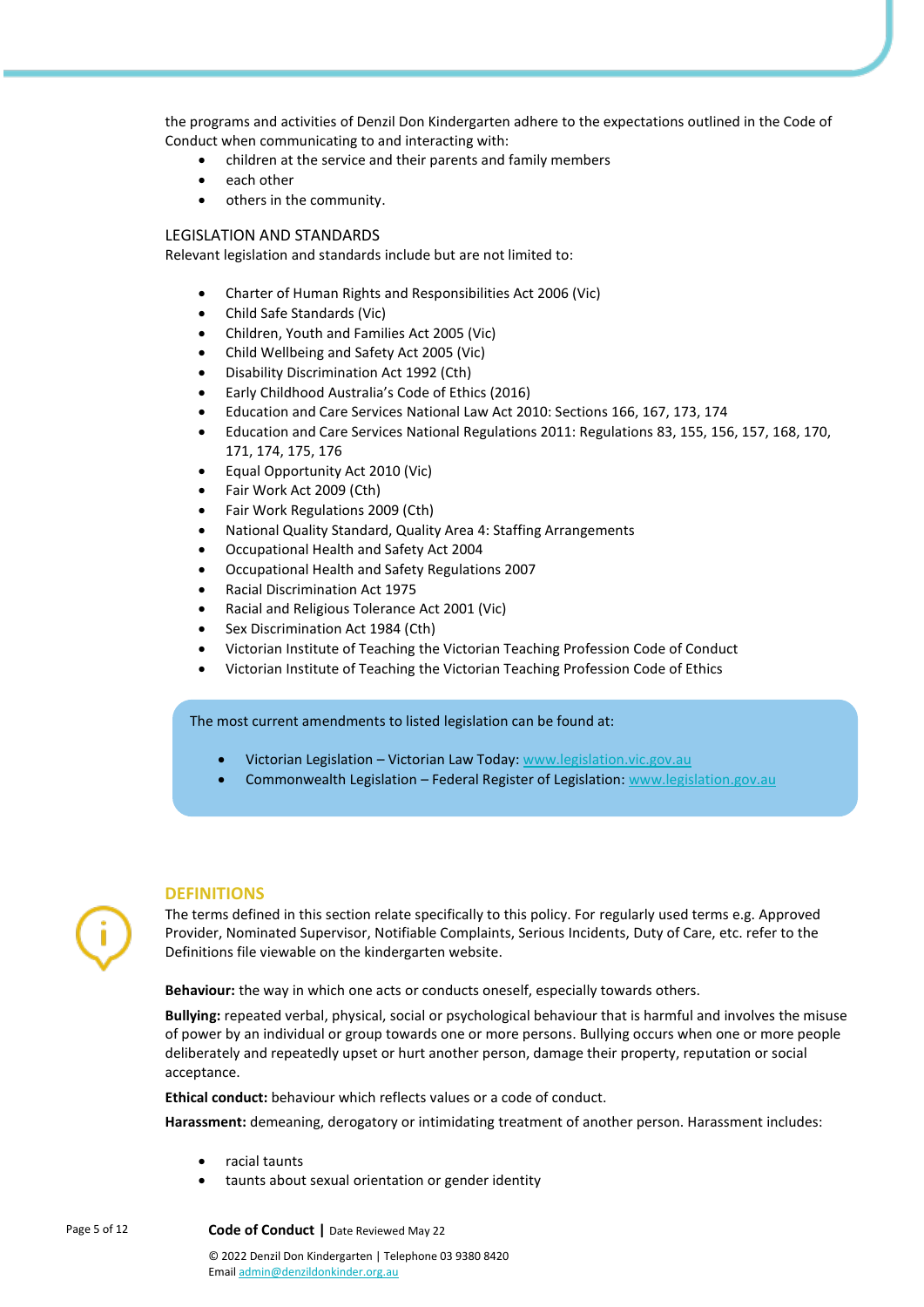- sexual harassment: unwelcome physical, verbal or written behaviour of a sexual nature
- repeated insulting remarks.

**Investigator:** person/staff member assigned or organisation engaged with the responsibility of investigating suspected breaches of the Code of Conduct by the Approved Provider

**Physical attack:** the direct or indirect application of force by a person to the body of, or to clothing or equipment worn by another person, where that application creates a risk to health and safety.

**Respect:** demonstrating regard for the rights of individuals, for different values and points of views.

**Sexual harassment:** includes offensive gestures, leering, staring or suggestive comments about a person's physical appearance, inappropriate physical contact, unwanted invitations of a sexual manner, sexually orientated jokes, sending of obscene letters, notes, telephone texts or emails.

**Support:** (in reference to this policy) work in a co-operative and positive manner.

**Threat:** statement or behaviour that causes a person to believe they are in danger of being physically hurt.

**Unreasonable behaviour:** actions of individuals or a group and may involve using a system of work as a means of victimising, humiliating, undermining, or threatening.

**Verbal harassment:** includes name-calling, offensive language, putting people down.



# **SOURCES AND RELATED POLICIES**

## **SOURCES**

- Early Childhood Australia, *Code of Ethics*: [www.earlychildhoodaustralia.org.au/our](http://www.earlychildhoodaustralia.org.au/our-publications/eca-code-ethics/)[publications/eca-code-ethics/](http://www.earlychildhoodaustralia.org.au/our-publications/eca-code-ethics/)
- United Nations, *The Universal Declaration of Human Rights*[: www.un.org/en/universal-declaration](http://www.un.org/en/universal-declaration-human-rights/)[human-rights/](http://www.un.org/en/universal-declaration-human-rights/)
- United Nations, *Convention on The Rights of the Child*[: www.unicef.org/crc/](http://www.unicef.org/crc/)
- Victoria Legal Aid[: www.legalaid.vic.gov.au](http://www.legalaid.vic.gov.au/)
- Victorian Institute of Teaching *The Victorian Teaching Profession Code of Conduct and Code of Ethics*: [www.vit.vic.edu.au](http://www.vit.vic.edu.au/)
- Commission for Children and Young People: [www.ccyp.vic.gov.au](http://www.ccyp.vic.gov.au/)

#### RELATED POLICIES

- Child Safe Environment
- Complaints and Grievances
- Delivery and Collection of Children
- Inclusion and Equity
- Information Communication Technology
- Interactions with Children
- Occupational Health and Safety
- Privacy and Confidentiality
- Relaxation and Sleep
- **Staffing**
- Tobacco, Alcohol and other Drugs

Page 6 of 12 **Code of Conduct |** Date Reviewed May 22 © 2022 Denzil Don Kindergarten | Telephone 03 9380 8420

Emai[l admin@denzildonkinder.org.au](mailto:membersolutions@elaa.org.au)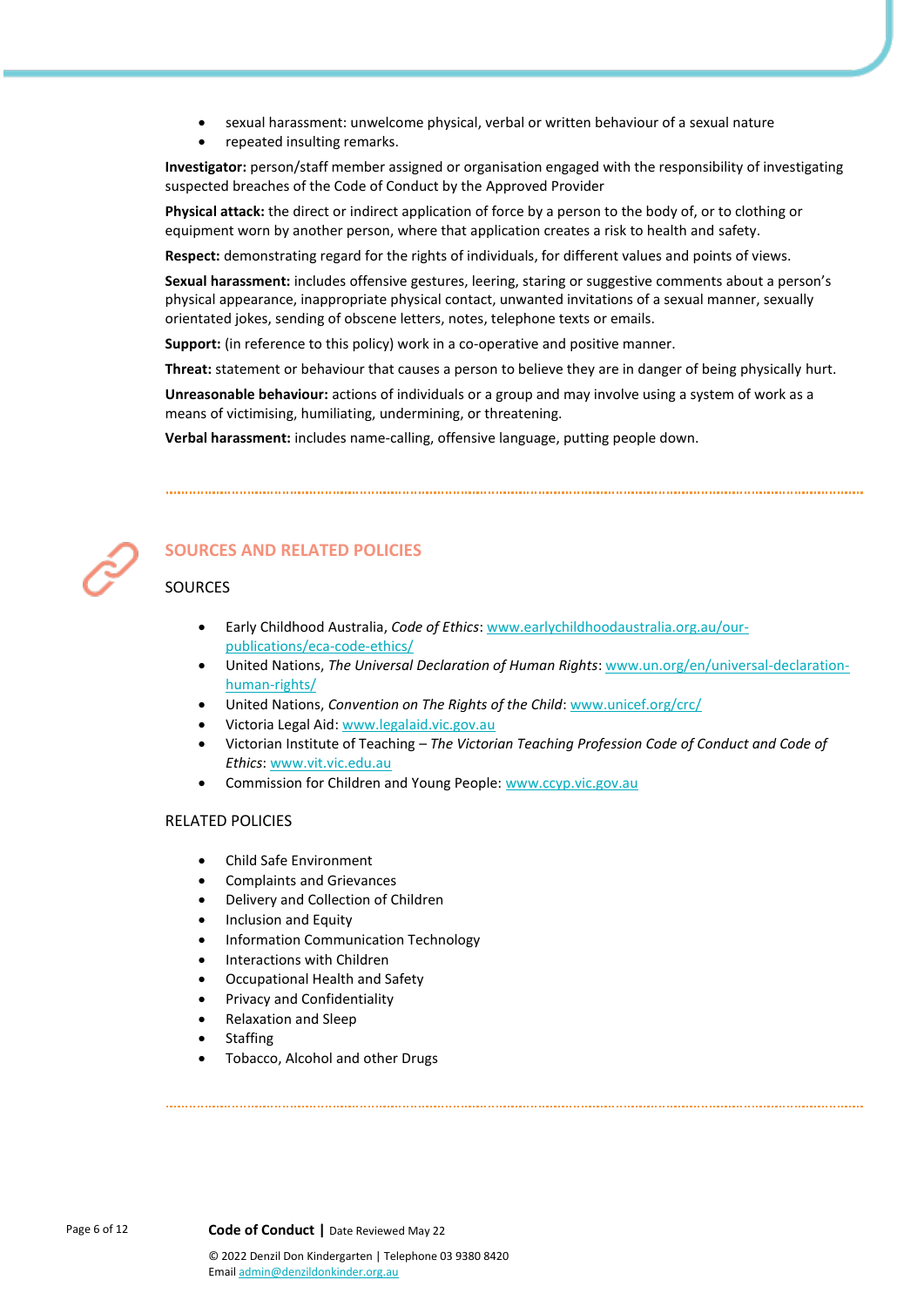## **EVALUATION**



In order to assess whether the values and purposes of the policy have been achieved, the Approved Provider will:

- regularly seek feedback from everyone affected by the policy regarding its effectiveness
- monitor the implementation, compliance, complaints and incidents in relation to this policy
- assess whether a satisfactory resolution has been achieved in relation to issues arising from this policy
- keep the policy up to date with current legislation, research, policy and best practice
- revise the policy and procedures as part of the service's policy review cycle, or as required
- notifying all stakeholders affected by this policy at least 14 days before making any significant changes to this policy or its procedures, unless a lesser period is necessary due to risk *(Regulation 172 (2)).*



## **ATTACHMENTS**

- Attachment 1: Code of Conduct for Approved Provider, Nominated Supervisor and all staff
- Attachment 2: Code of Conduct Acknowledgement for staff
- Attachment 3: Code of Conduct for parents/guardians, students, contractors and volunteers
- Attachment 4: Code of Conduct Acknowledgement for parents/guardians, students, contractors and volunteers

#### **AUTHORISATION**

This policy was adopted by the Approved Provider of Denzil Don Kindergarten on 06/05/2022. **REVIEW DATE:** 06 / MAY / 2024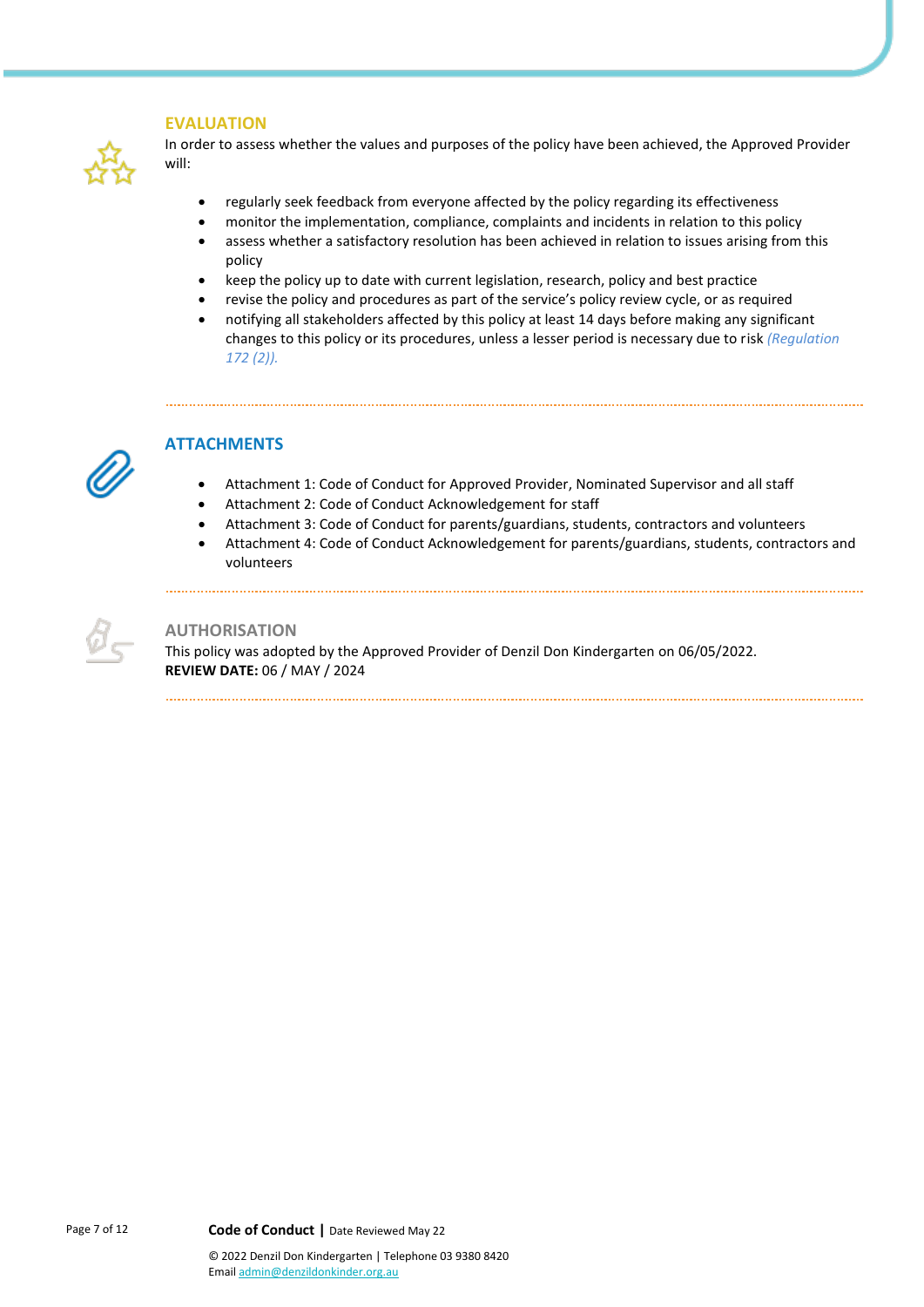# **ATTACHMENT 1. CODE OF CONDUCT FOR THE APPROVED PROVIDER, PERSONS WITH MANAGEMENT AND CONTROL, NOMINATED SUPERVISOR, PERSON IN DAY-TO-DAY CHARGE AND ALL STAFF**

**This attachment was informed by the Victorian Institute of Teaching's** *the Victorian Teaching Profession Code of Conduct* **and** *A Guide for Creating A Child Safe Organisation***, available from the Commission for Children and Young People** *(refer to Sources).*

The Approved Provider, persons with management and control, Nominated Supervisor and all staff at Denzil Don Kindergarten are responsible for promoting the safety and wellbeing of children and their families by:

- welcoming all children and their families and being inclusive
- treating everyone with respect, including listening to and valuing their ideas and opinions
- contributing to a culture of child safety
- adhering to the *Child Safe Environment policy* and all other policies
- taking all reasonable steps to protect children from abuse
- respecting the privacy of children and their families, and only disclosing information to people who have a need to know as required under the *Privacy and Confidentiality policy*
- reporting and acting on any breaches of this *Code of Conduct*, complaints or concerns.
- acknowledging the vulnerability of Aboriginal children, children from a culturally and linguistically diverse background and children with a disability and having zero tolerance of discrimination

#### **Professional responsibilities**

The Approved Provider, persons with management and control, Nominated Supervisor and all staff demonstrate our commitment to our professional responsibilities by:

- undertaking duties in a competent, timely and responsible way
- ensuring our knowledge and expertise is up to date and relevant to our roles
- being aware of the role of other professionals and agencies and working collaboratively and within the limits of our professional expertise
- understanding and complying with legal obligations in relation to:
	- o discrimination, harassment and vilification
	- o negligence
	- o grooming
	- o disclosure of child sexual abuse
	- o protection of a child from child sexual abuse
	- o mandatory reporting
	- o privacy and confidentiality
	- o occupational health and safety, including emergency evaluation procedures
	- o raising any complaints or grievances in accordance with the *Complaints and Grievances policy*
	- o maintaining teacher registration and Working with Children checks as applicable.
- raising any complaints or grievances in accordance with the *Complaints and Grievances policy.*

#### **Relationships with children**

The Approved Provider, persons with management and control, Nominated Supervisor and all staff at Denzil Don Kindergarten demonstrate our commitment to high-quality education and care for children by:

- encouraging children to express themselves and their opinions
- allowing children to undertake experiences that develop self-reliance and self-esteem
- maintaining a safe environment for children
- being a positive role model at all times
- speaking to children in an encouraging and positive manner
- giving each child positive guidance and encouraging appropriate behaviour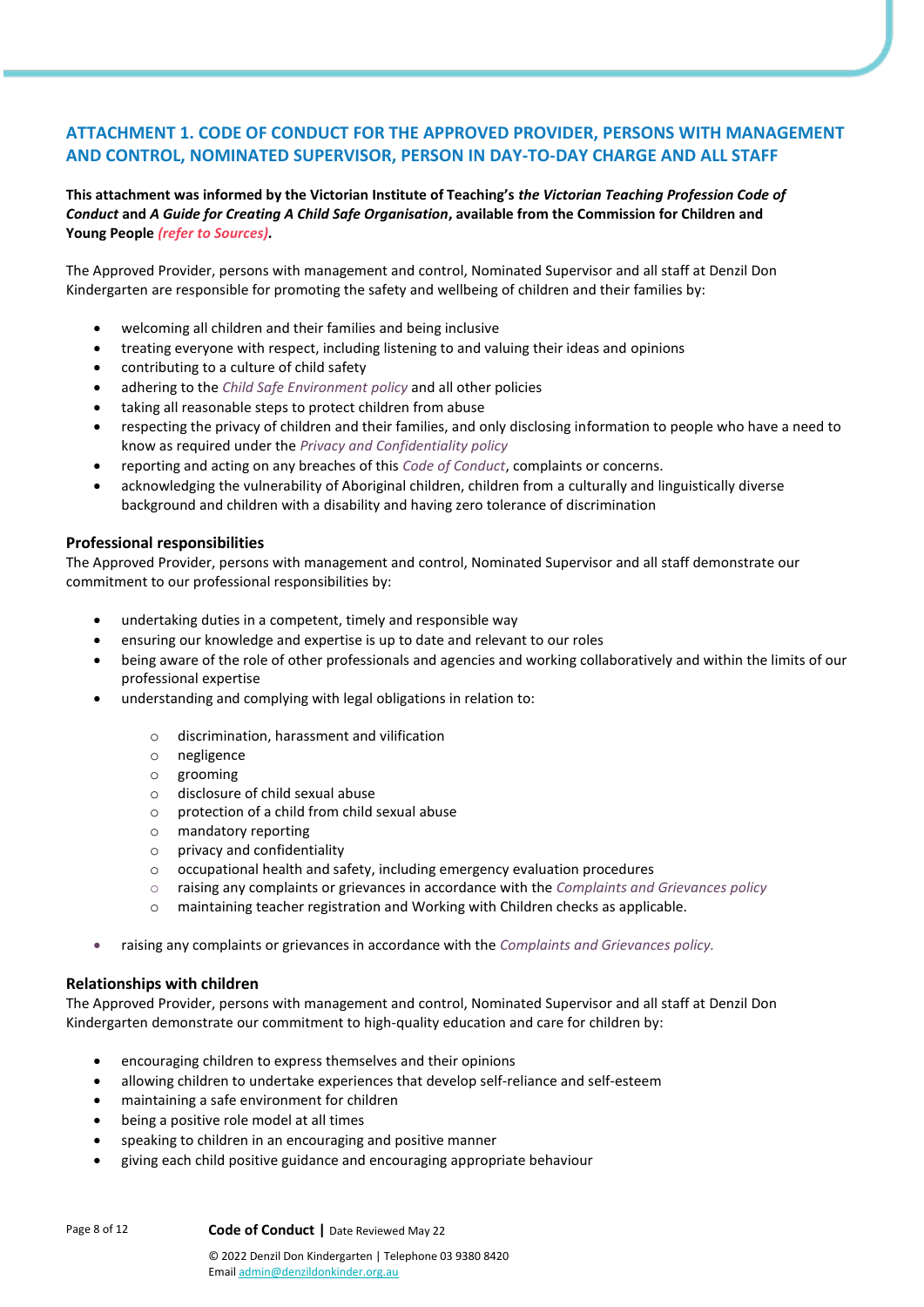- providing opportunities for children to interact and develop respectful and positive relationships with each other, and with other staff members and volunteers at the service
- regarding all children equally, and with respect and dignity
- having regard to their cultural values and supporting them to express their culture
- respecting individual difference including age, physical and intellectual development, and catering for the abilities of each child at the service
- working with children in an open and transparent way by informing other staff about the work being done with children
- encouraging and assisting children to undertake activities of a personal nature for themselves e.g. toileting and changing clothes
- informing children if physical contact is required for any purpose, asking them if they are comfortable with this interaction and complying with the *Interactions with Children policy*.

## **Relationships with parents/guardians and families**

In our relationships with parents/guardians and families, the Approved Provider, Nominated Supervisor and all staff demonstrate our commitment to collaboration by:

- maintain professional and ethical relationships with families attending the service
- respecting the role of parents/guardians as the child's first educator
- working collaboratively with parents/guardians and families
- considering the perspective of parents/guardians and families when making decisions that impact on the education and care of their child
- communicating with parents/guardians and families in a timely and sensitive manner
- responding to concerns expressed by parents/guardians and families in a timely and appropriate manner.

## **Relationships with employer and between colleagues**

In relationships with the Approved Provider, persons with management and control, Nominated Supervisor and staff and between colleagues demonstrate collegiality by:

- encouraging others to act in accordance with this *Code of Conduct* and taking action when they observe behaviours which are outside of the *Code of Conduct*
- developing relationships based on mutual respect, equity and fairness
- working in partnership in a courteous, respectful and encouraging manner
- valuing the input of others
- sharing expertise and knowledge in appropriate forums, and in a considered manner
- respecting the rights of others as individuals
- giving encouraging and constructive feedback, and respecting the value of different professional approaches
- being prepared to have difficult conversations and use constructive processes to address differences of opinion.

Emai[l admin@denzildonkinder.org.au](mailto:membersolutions@elaa.org.au)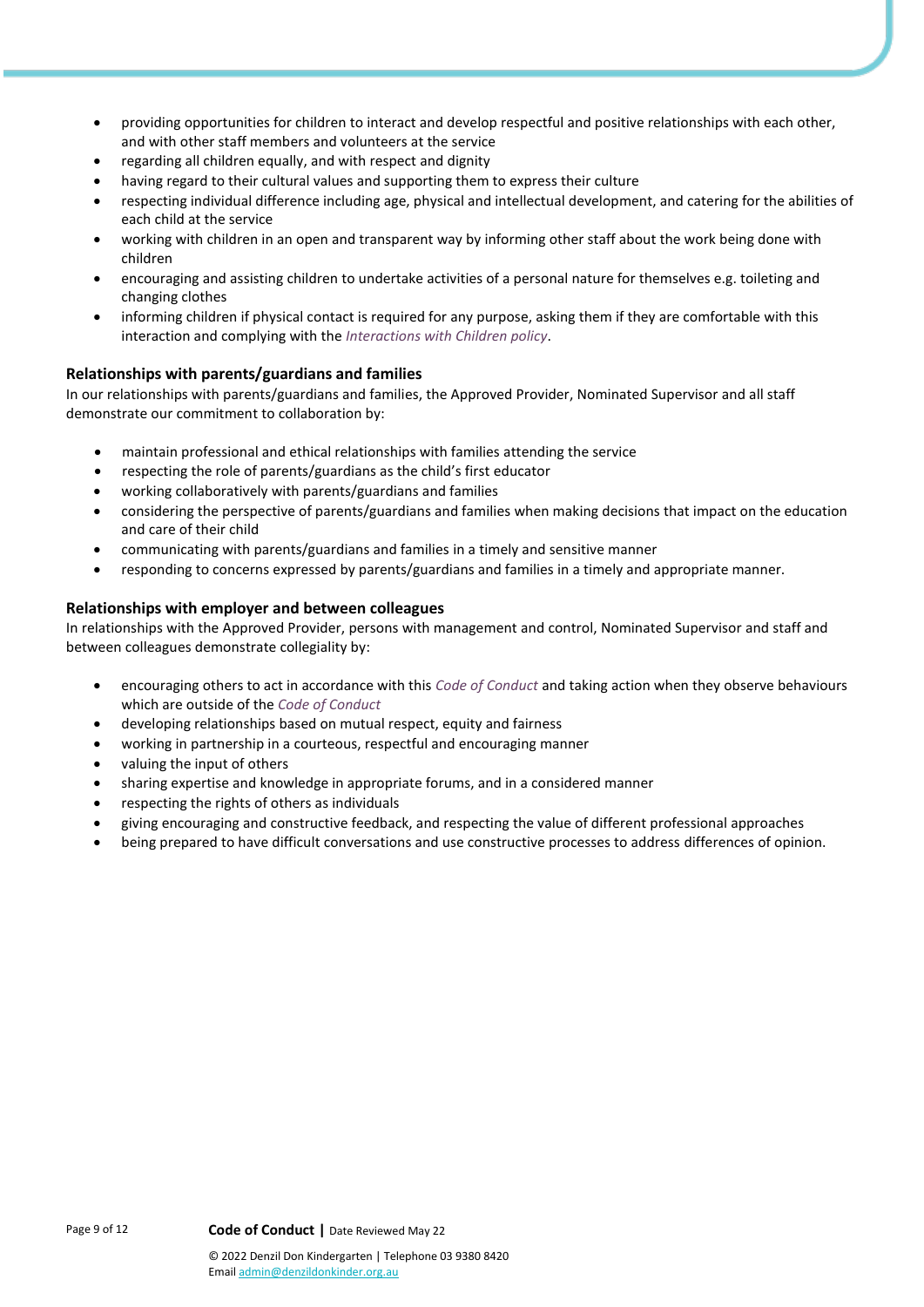## **ATTACHMENT 2. CODE OF CONDUCT POLICY ACKNOWLEDGEMENT FOR STAFF**

| I hereby acknowledge that on | (insert date) I received a copy of the Code of Conduct policy |
|------------------------------|---------------------------------------------------------------|
| for Denzil Don Kindergarten. |                                                               |

I have read the policy and I understand its contents.

I commit to abiding by the *Code of Conduct* and fulfilling my responsibilities as outlined in this policy whilst working at Denzil Don Kindergarten.

I understand that the Approved Provider will address any breach of this policy, and that any serious breach could lead to disciplinary or legal action.

Signature **Name** (please print) Date

Witness signature and the Name (please print) and the Date of Date of Date and Date of Date of Date of Date of Date of Date of Date of Date of Date of Date of Date of Date of Date of Date of Date of Date of Date of Date of

Thank you for your contribution to making Denzil Don Kindergarten an open, safe, welcoming, and friendly environment.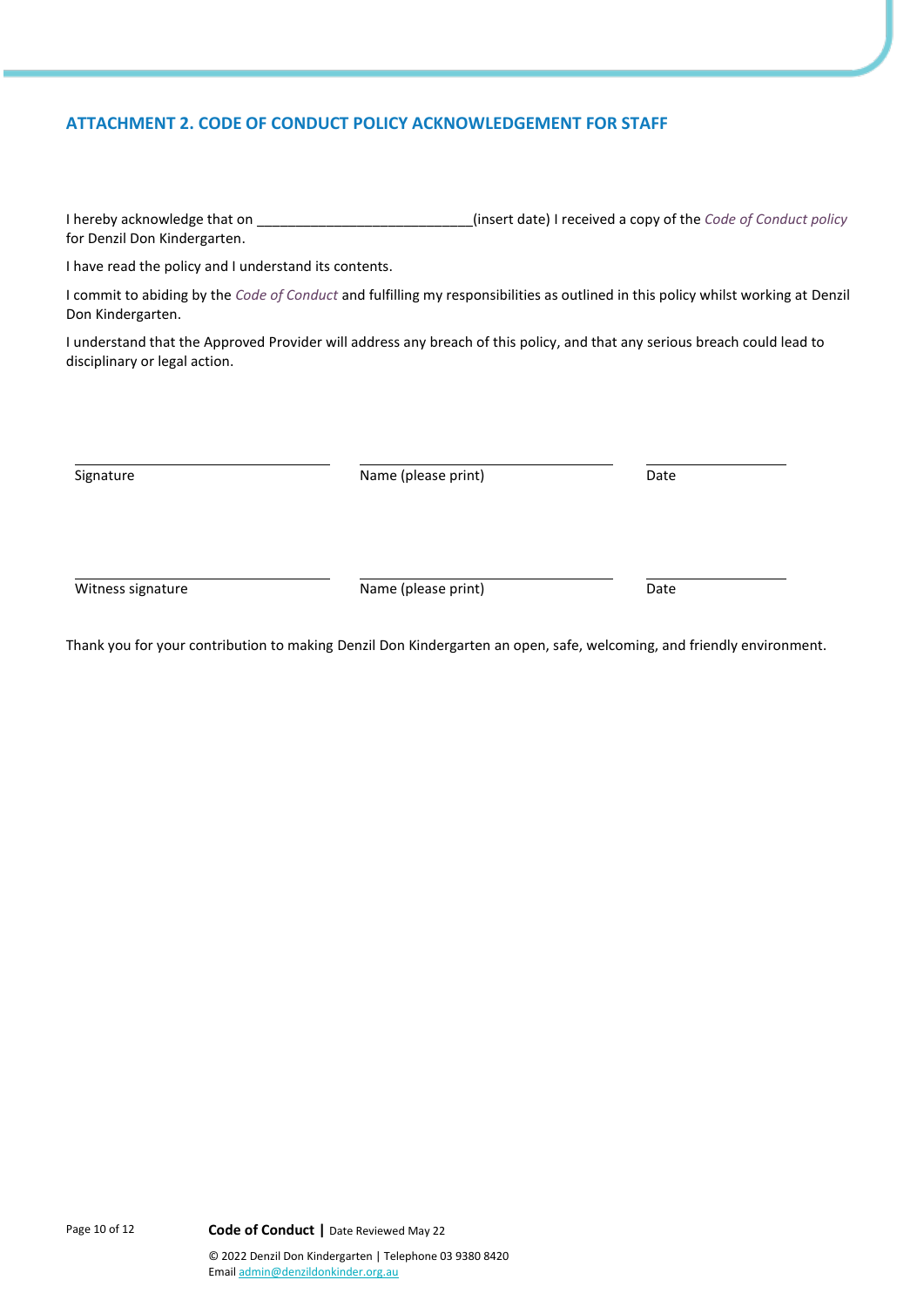# **ATTACHMENT 3. CODE OF CONDUCT FOR PARENTS/GUARDIANS, STUDENTS, VOLUNTEERS, CONTRACTORS AND VISITORS**

I commit to contributing to creating an environment at Denzil Don Kindergarten that:

- respects the rights of the child and values diversity
- acknowledges the vulnerability of Aboriginal children, children from a culturally and linguistically diverse background and children with a disability and has zero tolerance of discrimination
- maintains a duty of care *(refer to Definitions)* towards all children at the service
- is committed to the safety and wellbeing of each child at the service
- is committed to the safety and wellbeing of all staff at the service
- provides a safe and secure environment for all at the service
- provides an open, welcoming environment in which everyone's contribution is valued and respected
- is committed to communicating openly and honestly
- is committed to continually learning how to be inclusive and respectful of cultural needs
- encourages parents/guardians, volunteers, students and community members to support and participate in the program and activities of the service.

## **Relationships with children**

In my relationships with children, I commit to:

- being a positive role model at all times
- encouraging children to express themselves and their opinions
- allowing children to undertake experiences that develop self-reliance and self-esteem
- maintaining a safe environment for children
- speaking to children in an encouraging and positive manner
- giving each child positive guidance and encouraging appropriate behaviour
- regarding all children equally, and with respect and dignity
- having regard to each child's cultural values
- respecting individual difference including age, physical and intellectual development, and catering for the abilities of each child at the service.

## **Relationships with the Approved Provider, persons with management and control, Nominated Supervisor, staff and others**

In my relationships with the Approved Provider, Nominated Supervisor, staff, other parents/guardians, volunteers and visitors I commit to:

- reading and abiding by the *Code of Conduct policy*
- developing relationships based on mutual respect
- working in partnership in a courteous, respectful and encouraging manner
- valuing the input of others
- sharing our expertise and knowledge in a considered manner
- respecting the rights of others as individuals
- giving encouraging and constructive feedback, and respecting the value of different professional approaches
- respecting the privacy of children and their families and only disclosing information to people who have a need to know as required under the *Privacy and Confidentiality policy*
- following the directions of staff at all times
- treating the early childhood environment with respect
- raising any concerns, including concerns about safety, as soon as possible with staff to ensure that they can be resolved efficiently
- raising any complaints or grievances in accordance with the *Complaints and Grievances Policy.*